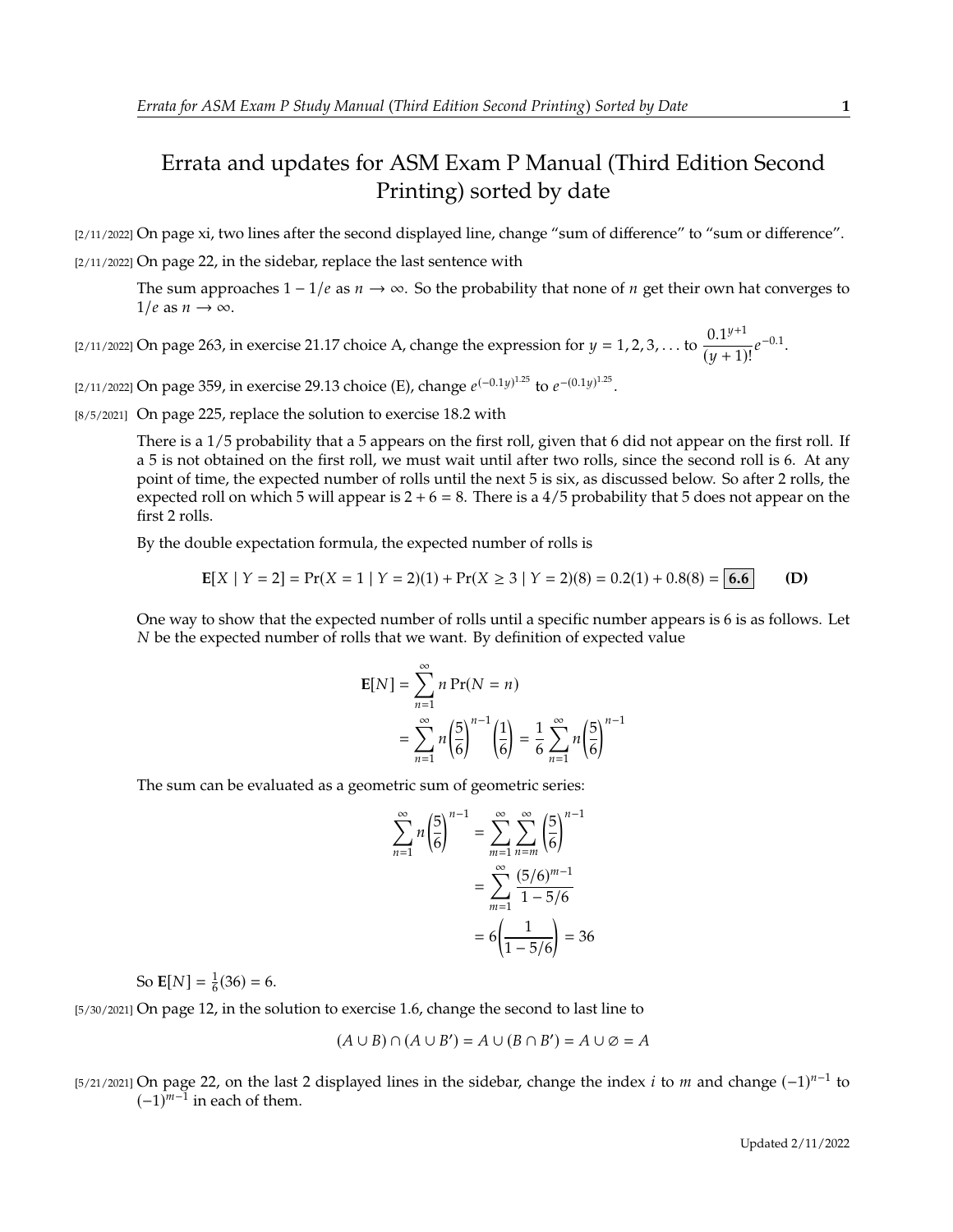[1/18/2021] On page 452, in the solution to question 18, on the last line, remove the yellow framed box from 4250 and the answer choice (D) and add the following line:

That is the  $60<sup>th</sup>$  percentile of loss amount. The corresponding payment is  $3750$ . **(C)** 

Also correct the answer key on page 448.

[1/6/2021] On page 25, in the solution to exercise 2.25, on the third line, change "third sock" to "fourth sock" and change "3 mathching out of 4" to "3 matching out of 5".

[12/16/2020]On page 354, in the solution to exercise 28.10, on the fifth line, delete  $p_1 +$ .

[ $10/18/2020$ On page 16, in the solution to exercise 1.22, on the fourth line, add a left parenthesis before  $0.4 - 2d$ ).

[10/18/2020]On page!39, in the solution to exercise 3.14, on the first line, change  $P(E \cup F)$  to  $P(E \cap F)$ .

[10/18/2020]On page 270, in the solution to exercise 21.22, on the last line, change  $\lambda e^{-\lambda}$  to  $\lambda e^{-\lambda}$ .

[10/18/2020]On page 271, in the solution to exercise 21.27, change the third displayed line to

$$
\frac{1}{3}\left(-3e^{-3}-(e^{-\lambda})\Big|_0^3\right)
$$

[10/18/2020]On page 285, in the solution to exercise 22.12, on the second displayed line, change  $5e^{-10/5}$  to  $15e^{-10/5}$ .

- [10/18/2020]On page 303, in the solution to exercise 23.15, on the first line, put a right parenthesis after the first  $1.2X_2$ ; change  $Pr(X_1 > 1.2X_2)$  to  $Pr(X_1 > 1.2X_2)$ .
- [10/18/2020]On page 461, in the solution to question 16, on the third line, change  $F_{Y|X}(y | x)$  to  $f_{Y|X}(y | x)$ .
- [8/12/2020] On page 238, in exercise 19.12, in answer choices (B) and (D), change  $1 ep^2$  to  $1 3p^2$ .
- [8/3/2020] On page 154, in the solution to exercise 12.24, change the second and third lines to

assuming  $0 \le x \le b$ ,

$$
Pr(X \le x) = 0.75 Pr(X \le x \mid X \le b) = 0.75 \left(\frac{x}{b}\right)
$$

[7/13/2020] On page 64, in exercise 5.15, replace the five answer choices with

(A) 
$$
\frac{(x-1)(11-x)(12-x)}{495}
$$
  
\n(B) 
$$
\frac{(x-1)(11-x)(12-x)}{990}
$$
  
\n(C) 
$$
\frac{(x-1)(2-2)(12-x)}{990}
$$
  
\n(D) 
$$
\frac{(x-1)(x-2)(12-x)}{495}
$$
  
\n
$$
\frac{(10-x)(11-x)(12-x)}{495}
$$

(E) 
$$
\frac{(10-x)(11-x)(12-x)}{495}
$$